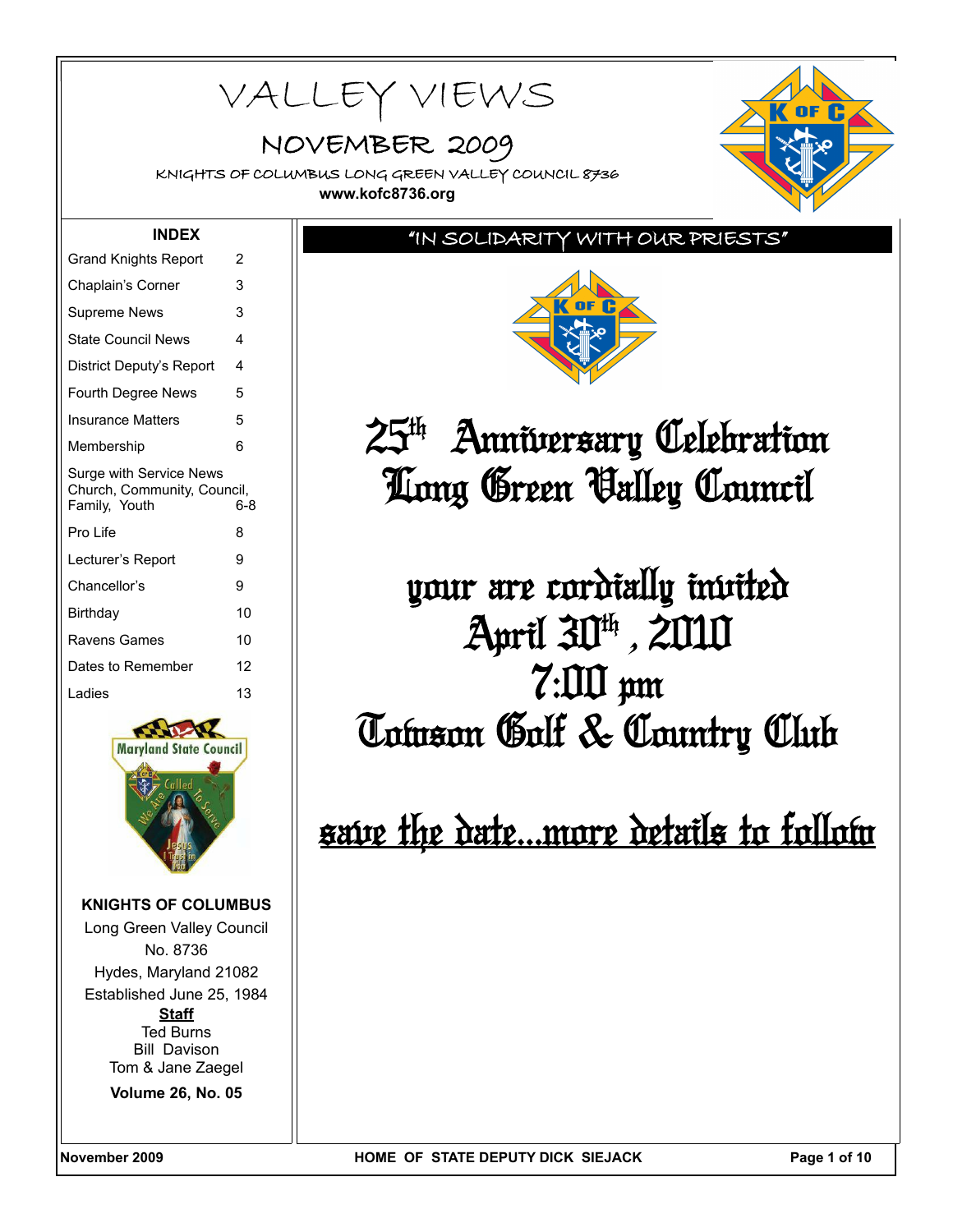## **GRAND KNIGHTS REPORT**



Dear Brothers

I am very pleased with the progress of our First Degree Team. The new members and the veterans are doing great, and we are on track to be certified by our District Deputy in November. They will make us all proud, and I believe will soon be an

award winning team.

Thanks to all who assisted at the Membership Blitz at SJE Church on October 24th & 25th. A special thank you to Bob Elliott for his work on our new tri-fold brochure which was distributed. Also thanks to Chris Phillips for his presentation at the 9AM Mass. We got one Form 100 prospect. Brothers, we need to drive harder for new members. Please pickup a few of the brochures about our council and Form 100's. There are many men just waiting to be asked…..and we should all be active recruiters. We still need at least 10 more new members to meet our quota.

I need someone to lead the Christmas Card and Christmas Magnet sales. We have plenty of both and need to work on promoting them at school, church, etc. And also don't forget that the Knights Ladies are selling the 2009 White House Ornaments for \$20.

I hope that we will have a large turn-out for the Council Memorial Mass on Nov. 13 at 7PM. Our Chaplain, Father Willie, will be presiding at the special annual event to remember and pray for our deceased Brothers and Ladies from our Council and Knight Ladies.

We are looking forward to the presentation by Chris Deaver at our social meeting on Nov. 24. Please invite your wives and young adults to join us after the meeting for this excellent opportunity to learn more about the status of Stem Cell research.

Please show your appreciation and support for the efforts of Brother Larry Flynn who is leading our rosary prayers prior to our meetings. All Brothers are encouraged to arrive prior to 7:30PM and participate with Larry around the pool table. Also don't forget to join the Father McGivney Guild and pray for his canonization.

Don't forget to register for hotel rooms at the Princess Royale starting on Nov. 2 at 9AM if you are planning to attend the State Convention in May.

Remember to stay faithful and be grateful.

Tom Zaegel,GK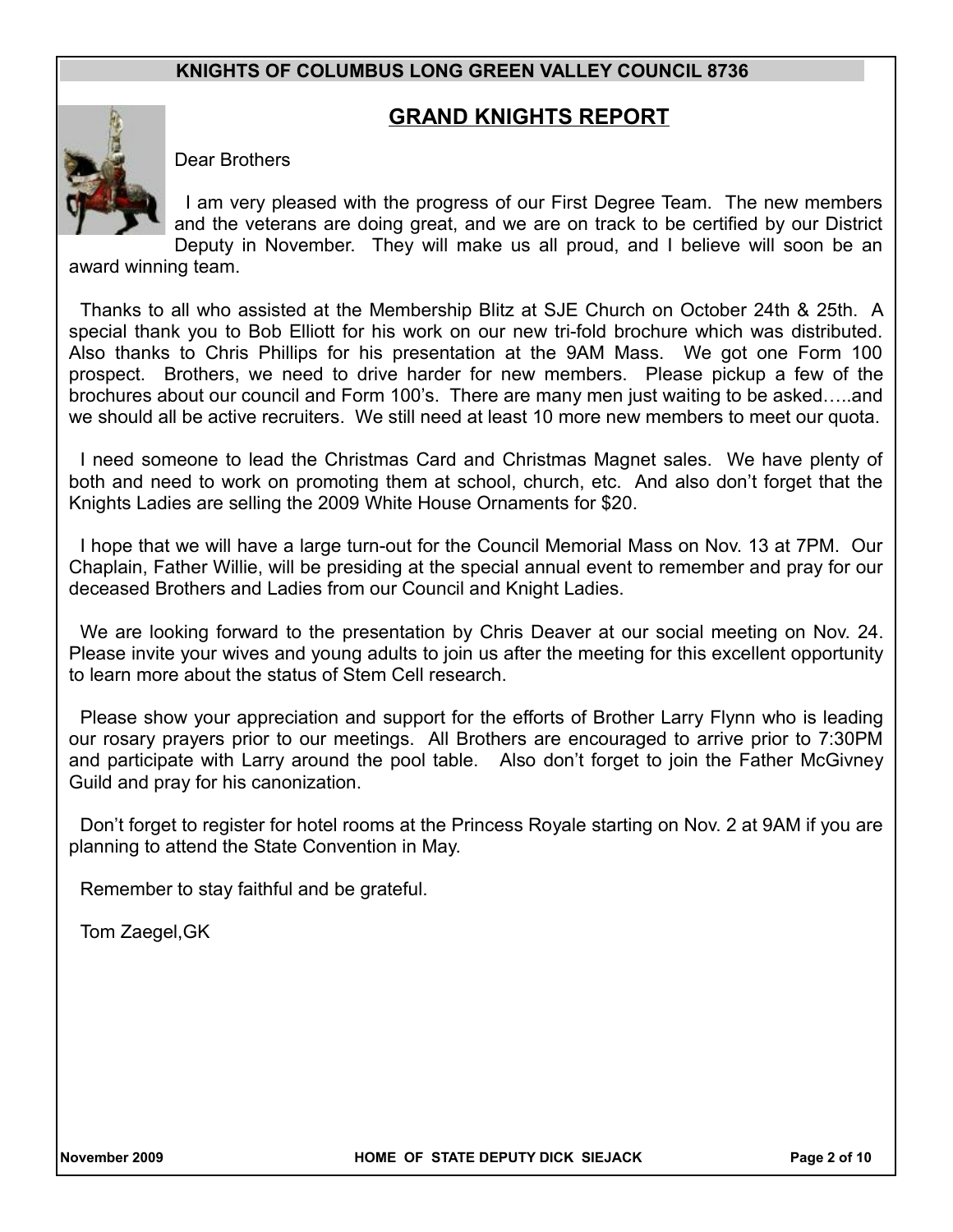## **CHAPLAIN'S REPORT**

#### **Fr. Willie Franken; 410-592-6206;** [WFranken@archbalt.org](mailto:WFranken@archbalt.org)

Dear Brother Knights,

 Happy Fall season. In the world of television, it is a time when a new season of shows begins, all seeking our attention. On the local scene, it is a time when the days get shorter and the leaves on the trees will change color. Soon, they will fall off the trees and the starkness of trees will be evident. There is always some symbolism in this season of life, death, and resurrection.

Just as the leaves change color, and show the splendor of God, so too with our own lives. We are like leaves of many colors that are to show the glory of God in our actions. Might I suggest that we take some time to prayerfully reflect on the "colors" that our actions might show? Jesus challenges us to actively reach out to those in need, especially the poor and the neglected of our society.

During this month, we remember the connection we have with the saints in heaven. We pray to them and ask for their intercession for our needs. It is also a time to remember our beloved family members, Brother Knights, and Lady Knights, who have gone to dwell with the Lord. Thank you, Lord, for their lives with us. We commend them to your care.

## **SUPREME COUNCIL NEWS Election of Officers, Installation of New Directors in San Antonio**

Members of the Supreme Board of Directors elected officers for the coming year and installed new board members at their quarterly meeting in San Antonio, Texas, on Oct. 9.

Re-elected to new one-year terms were Supreme Knight Carl Anderson, Deputy Supreme Knight Dennis Savoie, Supreme Secretary Donald Kehoe, Supreme Advocate John Marrella, Supreme Chaplain Bishop William Lori and Supreme Warden Meclea "Mickey" Casavant. Supreme Treasurer John O'Reilly, who will reach the mandatory retirement age of 70 next year, chose not to seek re-election, and Emilio Moure, Past State Deputy of California, was elected the new Supreme Treasurer.

Also named to new terms were Supreme Master Lawrence Costanzo, Assistant Supreme Secretary Ronald Tracz, Assistant Supreme Advocate for Canada Yves Duceppe, Administrative Assistant to the Supreme Knight (General Administration) Stephen Feiler, Administrative Assistant to the Supreme Knight (Insurance) Edward Mullen, and Medical Director Dr. Michael Conforti (to perform the duties of the Supreme Physician).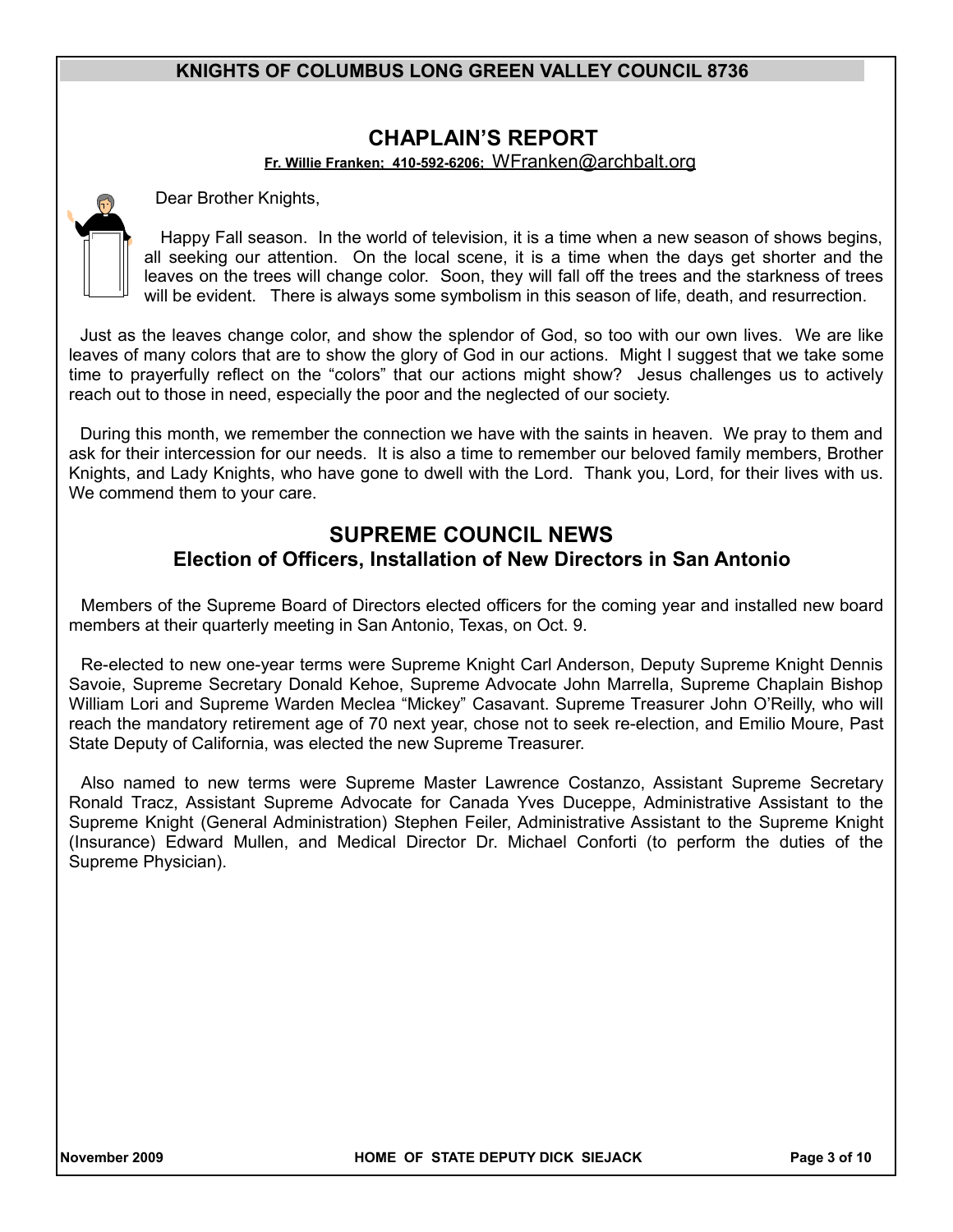# **STATE REPORT**

The State Council Memorial Mass will be held on Sunday November 15, 2009 at St. Mary Seminary in Baltimore. Mass will begin at 3:00 PM. Please make plans to attend this Mass as well as your council Memorial Mass to honor those Brother Knights who have gone before you.



It's time for another trip. In April 2010, we will be sponsoring a 12 day trip to Northern Ireland and Scotland. We leave on April 14, 2010 from BWI and return on April 26 to BWI. In between we go to Dohegal, Derry, Belfast, Glasgow, Inverness, Aberdeen & Edinburgh. We will be visiting the Hill of Tara, Belleck China Factory, Slieve League Cliffs, Donegal Castle, Glenveagh Castle & Park, Giants Causeway, Loch Ness Visitor Center, Clan Donald Centre, Colloden Battle Field, Distillery Tour, Glamis Castle, St. Andrews Castle & Cathedral, and Edinburgh Castle.

The cost per person is \$3,152 which includes the R/T Airfare. Single person supplement is \$595.00. A \$200 per person deposit is needed, \$349 per person with insurance. Make check payable to World Travel Service A donation is included for the State Scholarship Fund.

For more information contact Mary Ann Caguin at 410-527-9700 (Ext. 120) or 1-800-668-9077 (Ext. 120).

| Every Council a Star Council ONLINE REPORT AS OF 10/15/09 |                |                |            |               |  |  |
|-----------------------------------------------------------|----------------|----------------|------------|---------------|--|--|
|                                                           | <b>New</b>     | <b>Dropped</b> | <b>Net</b> | Net Insurance |  |  |
| Council No                                                | <b>Members</b> | <b>Members</b> | Membership | Increase      |  |  |
|                                                           |                |                | Increase   |               |  |  |
| 8736                                                      |                |                |            |               |  |  |
| 9815                                                      |                |                |            |               |  |  |
| 10100                                                     |                |                |            |               |  |  |
| 11372                                                     |                |                |            |               |  |  |
| <b>District Total</b>                                     |                |                |            |               |  |  |

# **DISTRICT DEPUTY REPORT**

Star District Goals 30 New Members; 11 Insurance Members

As of the time of this article, the 1<sup>st</sup> Degree scheduled for this month has not been held and it is my hope the membership numbers will show an improvement after the degree on October  $19<sup>th</sup>$ . Some council's have already held their Membership Blitzes while others will not hold them until the last weekend in October. The results so far are promising with several prospects, transfers, and new members. Some congratulations are in order as we have 4 new insurance members which is right on schedule to achieve Star District. Believe it or not it's only 12 weeks until Christmas and the fraternal year will be ½ over. Let's not be like the Ravens and the Steelers and try to pull out a victory in the  $4<sup>th</sup>$  quarter because you can't count on it working. Let's get at least half way or better toward our Star goals by the end of the year.

Unfortunately the weather did not cooperate and the GK's decided to cancel the District horseshoe tournament and try again in the spring. The District Soccer shoot-out will occur on Sunday November 1st at Our Lady of Grace School Soccer fields at 1PM. The State finals will be at St Matthias in Landover, Md. on November 14th.

Finally, don't forget this month we remember our departed brother Knights at the council Memorial Masses. Please join you brother Knights, their families and the widows of our departed brothers at these Masses. But remember we should be remembering our widows every month not just in November. Please offer them assistance and invite them to be a part in all council activities throughout the year. The State

**November 2009 HOME OF STATE DEPUTY DICK SIEJACK Page 4 of 10**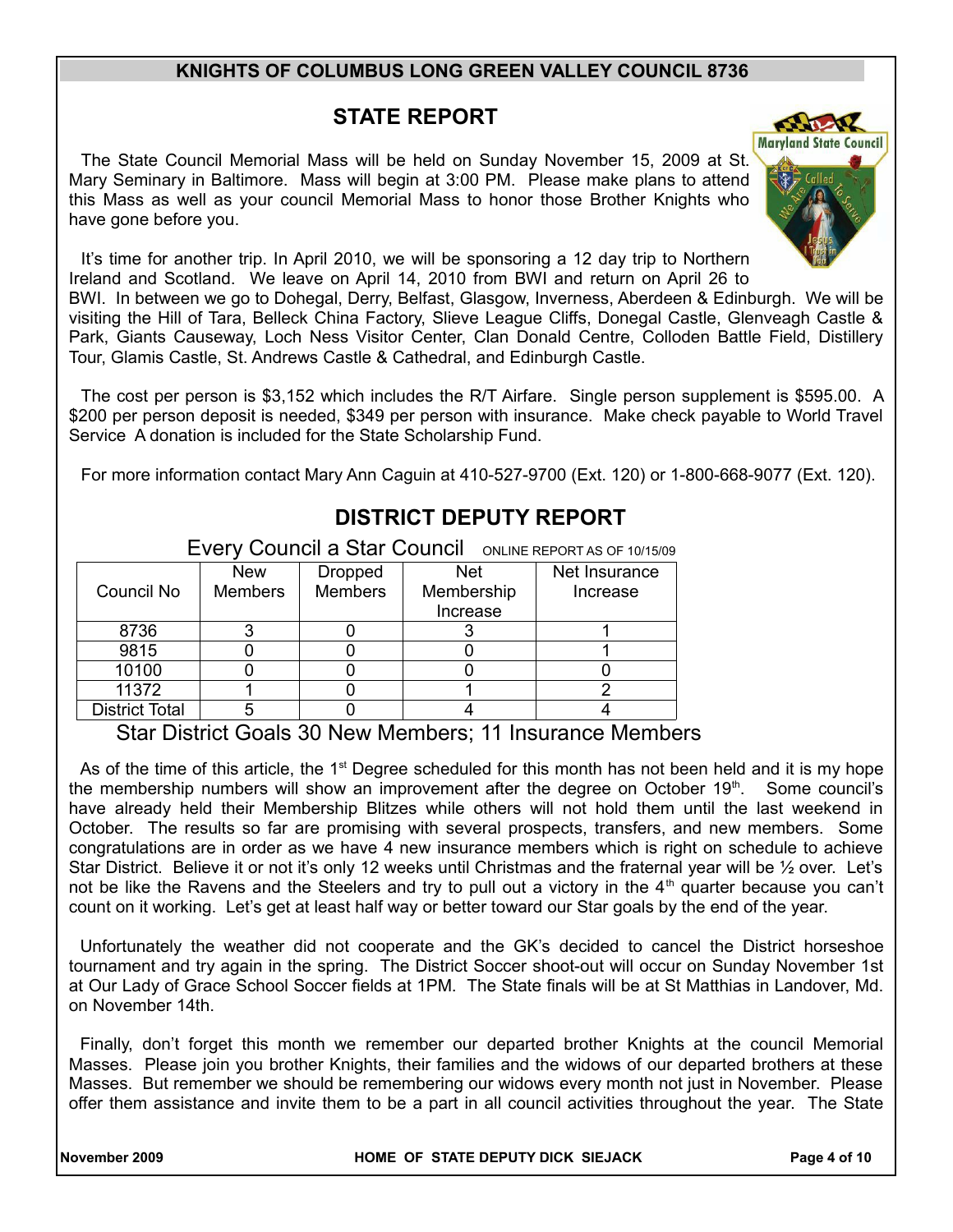has a wonderful widows program. If interested contact John Zelinski the State Widows Chairman. One final note: it's time for registration for the Convention. Hotel reservations may be made no sooner than 9AM on November 2, 2009 at the Princess Royale.

Jesus I trust in you!!!! Brian O'Connor, District Deputy

## **FOURTH DEGREE NEWS**

Archbishop John Carroll Assembly 2378; Faithful Navigator Leonard Windsor

The Archbishop John Carroll Assembly meets at the Long Green Valley Council home at 8:00PM on the third Thursday of each month. Long Green Valley Council is located at 13305 Long Green Pike; Hydes, MD, 21082, adjacent to St. John The Evangelist Church. If you need directions or more information please call Len Windsor, Faithful Navigator at: 717-927-9402 or 410-937-7245 (cell). Any 4Th Degree Knight is eligible to attend.

On November 19th we will be celebrating our Memorial Mass at Long Green Valley, to be held in the Chapel of St. Johns Parish. I'm asking everyone to be there by 7:30PM. Anyone is allowed to attend. Wives are also invited. We ask for business suit attire for any one attending. I'm hoping for a very nice turn out.

### **INSURANCE MATTERS**

#### **Jerry Henderson (410)825-0004), gerald.henderson@kofc.org FRATERNAL BENEFITS**

### **Long Term Care Thoughts**

Did you know that you will pay more for one year in a nursing home facility than you will pay for premiums for 20 years?

Did you know that the average stay in a nursing home is only three years … but the total care received is more likely 7-8 years? Why? Because most people first received several years of home health care prior to entering a facility. Don't be foiled by the 3 year figure.

Did you know that while the chances of needing care are 50% for an individual … the combined chance of one spouse in a marriage needing care are 75%.

Did you know that the K of C now offers LTC insurance starting at age 30? (It was age 40).

Did you know that only 7% of Americans over age 65 have enough saved to cover just one year of nursing home care?

Did you know that women provide 70% of informal, unpaid care for people (spouses, fathers, uncles, etc.) who need long term care?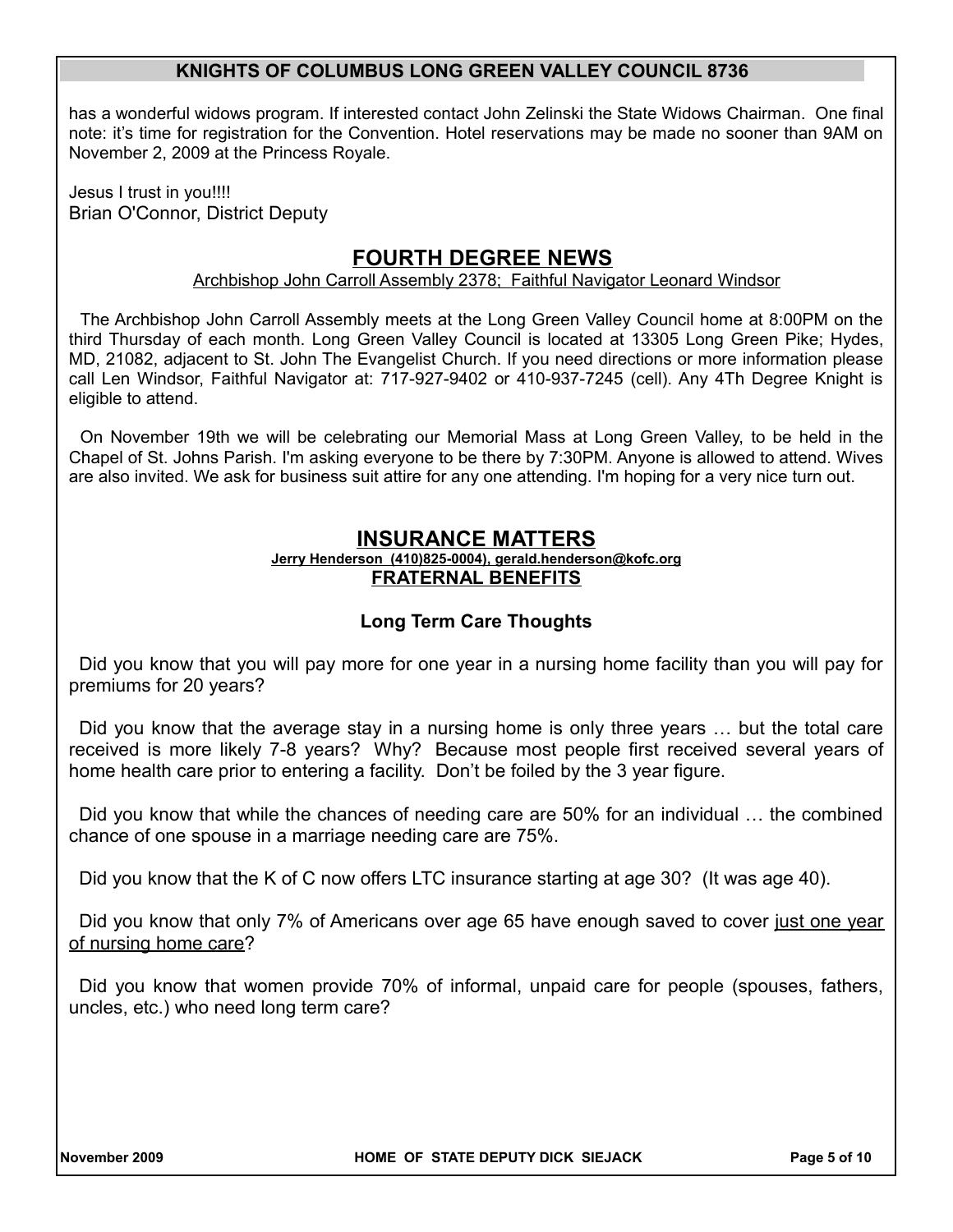### **MEMBERSHIP CHAIRMAN**

#### **Jim Schmidt, Sr, PGK; 410-592-8891; snstrngjim@msn.com**

We had our Membership Blitz at all the Masses on October 24 and 25. Thanks to those who helped and especially to our Grand Knight and Chris Phillips who spoke at the Masses. We handed out a lot of the new brochures, which were prepared by Bob Elliott, but had only one Form 100 handed out.. We also got the "vocations cross" and will have to say special prayers as part of the ministry minute deal with the parish.

We voted in 1 new members as well as our Benefits Advisor transferring in to our Council at the meeting on Oct. 27. We plan to have our First Degree Team certified soon and conduct our own First Degree team ceremony for these new members on Nov. 24.

# **CHURCH ACTIVITIES**

#### **Randy Keiser; [mostincorporated@yahoo.com](mailto:mostincorporated@yahoo.com) 410-491-6407** Calendar of Events November-December

November 13 th at 7PM- Memorial Mass at the Chapel. Our Chaplain, Father Willie, will be presiding at the special annual event to remember and pray for our deceased Brothers and Ladies from our Council and Knight Ladies.

November 14<sup>th</sup> at 8AM- Church clean up. Lee Yoder will be there with his vacuum truck to remove leaves. All volunteers will be appreciated. This is weather permitting.

November 29<sup>th</sup> at 9AM- 5<sup>th</sup> Sunday Mass. Coffee and donuts will be served in the council hall after Mass. Please remember to wear your Council badges and sit on the right side of the church.

December 24<sup>th</sup> 2pm- Christmas Parking for the 4PM Mass. There wil be refreshments in the Council home.

# **COMMUNITY ACTIVITIES**

 **Mike Naumann 410-592-4884 mike.n@pioneernetwork.com**



#### **Tootsie Roll Campaign**

Reminder that we are handing out tootsie rolls after all Masses on 11/07 and 11/08.



### **Apple Picking Project**

The following Knights went to pick apples on October 8th. Carroll McComas, John Caine, John Mayni, Jim Schmidt Sr., Lawrence Polk, William Seibert, and Peter Stankoski.

Seventeen (17) large grocery bags of apples (Red Chiefs, Golden Delicious) were picked and were delivered to the following places in Baltimore: Missionaries of Charity - Gift of Hope Convent (4 bags), Beans & Bread Outreach Center (4 bags), Our Daily Bread (4 bags), Our Daily Bread Employment Center (3 bags) and St. Johns Parish Center (2 bags).

The deliveries were made by Carroll McComas, John Caine, John Mayni, and Jim Schmidt Sr. Carroll's truck was used for the deliveries.

**November 2009 HOME OF STATE DEPUTY DICK SIEJACK Page 6 of 10**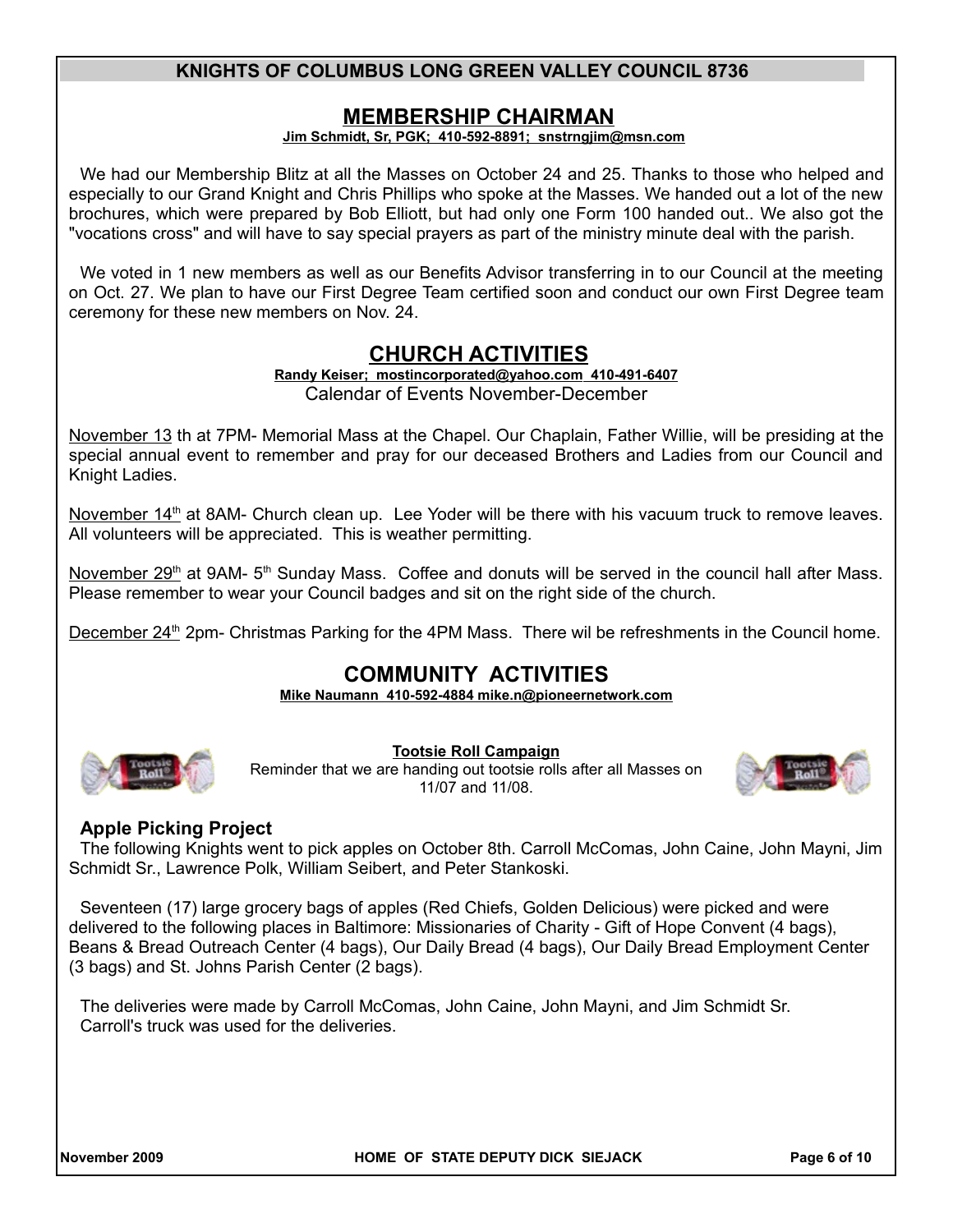# **Apostleship of the Sea(AOS)**

Our Council has decided to start an ongoing Community Activity to support the AOS Ministry.

Boxes for article donations are being placed in the Council Hall. We are looking for religious articles like rosaries, Catholic books, and magazines. Also"gently used" clothing. Specifically baseball caps, gloves, blue jeans, T-shirts, and work boots. And secular magazines and media, especially sports magazines, car magazines and DVD's.

Volunteers for Ship's Visitors and AOS Center Hosts are being recruited. A trip to the Center and the Port will be planned to allow potential volunteers a first hand look at the levels of participation available. If you have a potential interest please contact me to receive more information.

## **THANKSGIVING PROJECT John J. Mayni, Chairman**

At the end of October, a letter was sent to all Council members detailing our Annual Thanksgiving Project. If you have not responded to date, please consider participating in this worthwhile project.

This year marks the **19th consecutive year** for this project! The project was started by Brother Jim Welsh and has gradually grown in size and scope over the years because of your continuing support. Of all the Council's charitable activities throughout the year, the Thanksgiving Project is by far the largest. We touched the lives of 1,370 individuals (which included 430 families) during the holidays last year.

This year we are going to support the **125 needy families** registered with Beans and Bread, the **125 needy families registered** with the Missionaries of Charity-Gift of Hope Convent's outreach program and the **50 men** residing at Our Daily Bread Employment Center. We will also provide cooked turkeys and all the items needed to make a **complete Thanksgiving dinner** for the Nuns and AIDS patients at the convent and the men and staff at Our Daily Bread Employment Center.

Your donations of nonperishable food items or money to our Council's Thanksgiving Project will provide a ray of hope during the holiday season to those in need in Baltimore.

Please call me at 410-592-5663 if you can help with the project food deliveries which are tentatively scheduled to take place between 7:00AM and 12:00PM on November 20<sup>th</sup>, 23<sup>rd</sup>, 24<sup>th</sup> and 25<sup>th</sup>. The exact **delivery dates are firmed up one week prior to Thanksgiving.** I also need **7** volunteers to purchase **and**  cook a 16 – 20 pound turkey ready for pickup on the  $24<sup>th</sup>$  of November. Call me for pickup arrangements. Note that the turkeys are baked without stuffing and placed in a covered aluminum tray for delivery. Your continued support of our food program is greatly appreciated.

# **COUNCIL ACTIVITIES**

Our Annual Memorial mass for deceased members, and Ladies, will be held on November 13 at 7PM in the Chapel, followed by refreshments afterwards in the Council Home.

Our next Fifth Sunday Mass will take place on November 29th. We will be attending the 9am Mass, rather than the usual 7:30am, which has had limited attendance lately. All members and their families are request to attend this Mass if possiable and sit together in the side section by the music ministry. Afterwards there will be donughts and coffee in the Council Hall.

 Once again, we will be conducting the "Lighting the Nativity Scene" ceremony in front of the Crèche on Sunday, December 20 at 5:30PM. Then there will be a procession into the church for the annual Christmas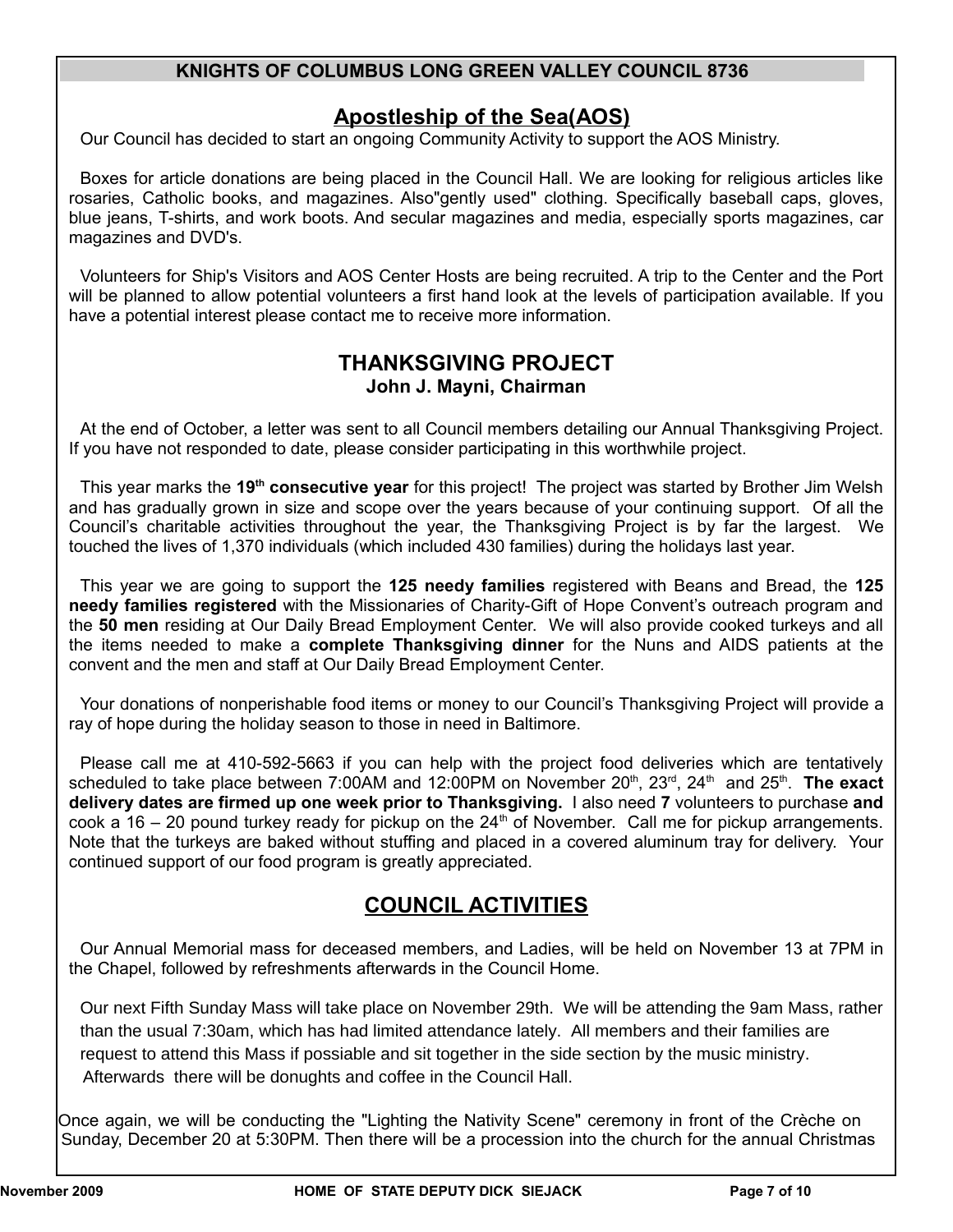Concert by the several choirs of St. Johns Church. We will support the refreshments, etc. down in the church hall after the concert.

For anyone who wants to work a baseball, or football, game, ARA requires that all of us be given their training for handling alcohol and the people who drink it. They have agreed to come to our Council Hall on Thurs. Jan. 14 to do TIPS training. It will start at 6:30 PM and last about one and a half hours. If any of you know of someone that needs the training, please have them contact me ASAP. Some of us that were trained previously may need it as your time limit may have passed. Check your TIPS card.

## **YOUTH ACTIVITIES**

**Chris Phillips – Director**

### **Soccer Shoot-Out**

Brother Knights, I could use some help to hold a Soccer Shoot-out for our Council. This event takes a couple hours of preparation, and maybe 4 hours the day of the event. I can offer assistance to get the ball rolling.

We are currently looking for someone who has information and contacts for a soccer recreation league. If you're children are on a team, we would like to talk to their coach about holding a soccer shoot-out for the league. It could help replace a practice session as it includes shots at goal, longest throw-in, and longest kick. Please call Chris at 410-592-5337 or email at chris.phillips@emerson.com.

#### **Keep Christ In Christmas Poster**

The Knights are preparing to sponsor a poster contest for the children of St. John's. We will start the contest in mid-November, with judging needed to be completed in early December to be eligible for State Awards.

Last year's participation had about 50 posters entered. Awards were given for grades 1-3, 4-6, and 7-8. Each grade level received cash prizes for 1<sup>st</sup>, 2<sup>nd</sup>, and 3<sup>rd</sup> place. We awarded the prizes in the church during the school's Christmas performance practice, and had some very excited children. All were very grateful to the Knights for conducting the contest – especially the ones who received checks.

This is also a great way for the Knights to be visible in our community. Parents and relatives are in attendance, and Mrs. Delcher expresses the great relationship between the school and our council.

### **PRO LIFE**

#### **Ed Gibbons PGibb1@aol.com 410-592-2750**

On November 7, the 2009 Maryland Right to Life Convention will be held at the Mountain Christian Church in Joppa.

It is a wonderful opportunity for everyone to become more knowledgeable about life- issues. Some of the nation's foremost experts on issues such as health care reform, abortion, and ultrasound, as well as local pro-life leaders with experience in bringing these issues to the grassroots level, will speak.

The cost includes breakfast and lunch and is \$20 per person, \$25 for a married couple, \$35 per family, and \$10 per student.

Mountain Christian Church is nearby at 1824 Mountain Road. Please consider attending and bringing family members and friends. The time: 8:30AM to 4:00PM.

For more information, please call 410-592-2750 or send an e-mail to PGIBB1@AOL.COM.

November 2009 **Ack and State HOME OF STATE DEPUTY DICK SIEJACK** Page 8 of 10 **Page 8 of 10**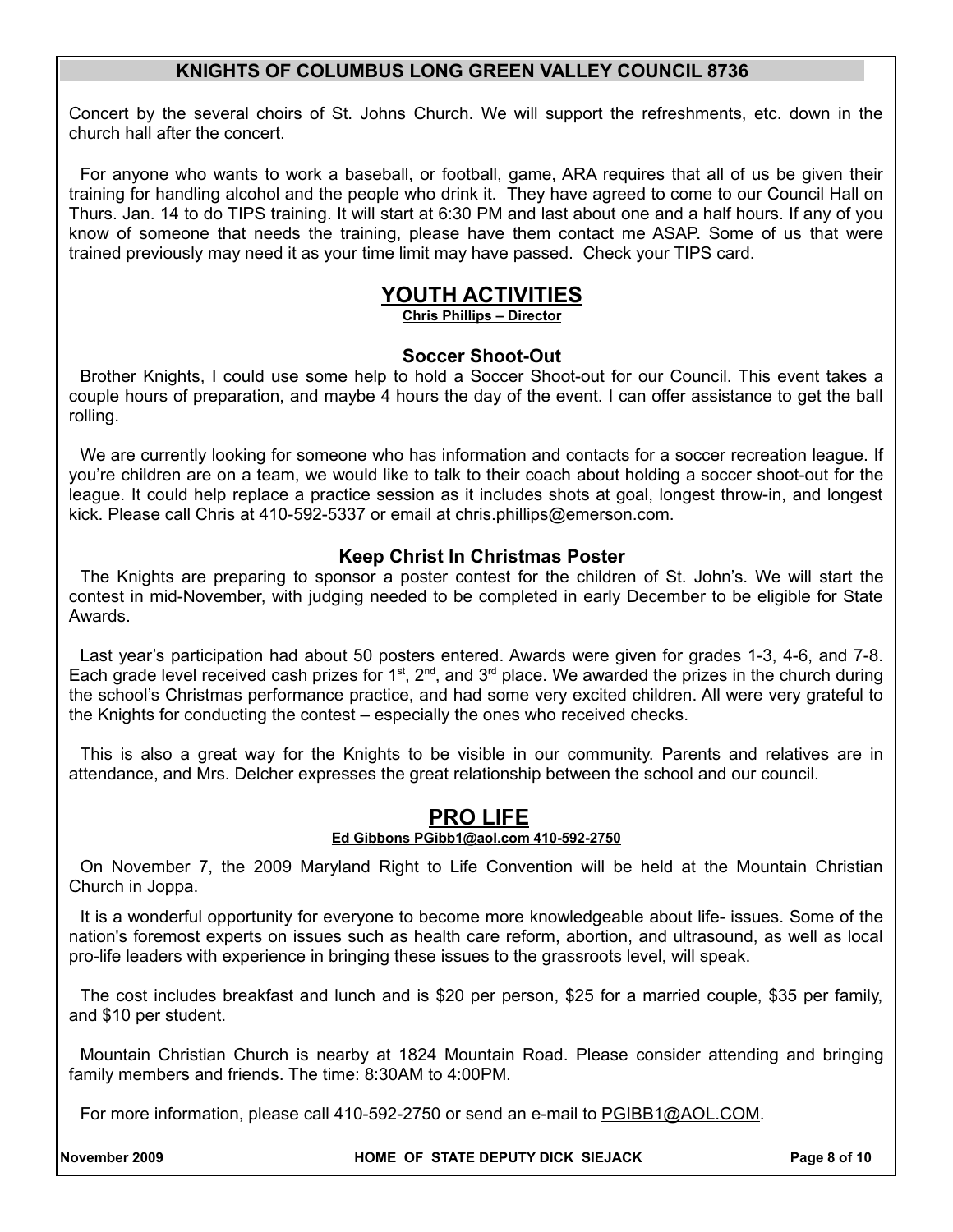## **LECTURER'S REPORT**

 **Joe Wenderoth, (410) 491-5918, email lecturer@kofc8736.org**

The October Lecturer program time was relinquished to our new insurance agent, Jerry Henderson who introduced himself to our council. Jerry will also be a member of Long Green Valley Council.

Our November Lecturer Program will be presented by Chris Deaver who will discuss stem cell research. As always, please advise me of any requests that you may have for Lecturer Programs.

Last puzzle answer to the "Baseball Gear" question is Shortstop which is composed of two articles of clothing, one worn below the waist and one above – shorts and top.

The puzzle for November follows. You can email (preferred) or snail mail answers to the Lecturer. The Knight's Ladies are also invited to compete as usual this month. The Knight's Ladies responses have been lagging lately and the men are beginning to dominate (unlike their role at home).

November Puzzle. O No! - The word "AROUND" is often shortened by removing the initial A, as in "roundthe-clock" or "round-the-fireside." Can you think of a word that is often shortened by removing the initial "O"?

Good Luck.

# **CHANCELLOR'S REPORT**

#### **Bob McGraw, Work 410-887-1828, Cell/Text 443-299-7732, E-mail rsmcgraw@verizon.net**

Feel free to contact me if you know of any brother or family member that is in need of prayers. Please continue to pray for the following:

#### **Brothers:**

Marland Carlson Joe Owens Mike Sallese Jim Cross George Thuman Jr. Msgr. John Collopy Former Chaplain and Pastor Leo Tittler

Brother Carlson is currently residing at Quail Run Assisted Living located at 9900 Walther Blvd. 21234. He would welcome anyone who would like to visit him.

#### **Relations:**

Mary Jane Zaegel, Wife of Brother Tom Zaegel Jerry Rowan, Uncle of Brother Thomas Rowan Carolyn Thuman, Wife of Brother George Thuman Kevin Landefeld, Son of Brother George Landefeld

*NOTE: We have no system of routinely identifying those people whose health has improved to the point that they no longer need to be on the prayer list. Consequently, at the end of each quarter, we will delete all names that have been on the list for three or more months. Anyone with a request should contact the Chancellor, Bob McGraw, at either of the above addresses and they will be listed/reinstated on the prayer list.* 

**November 2009 HOME OF STATE DEPUTY DICK SIEJACK Page 9 of 10**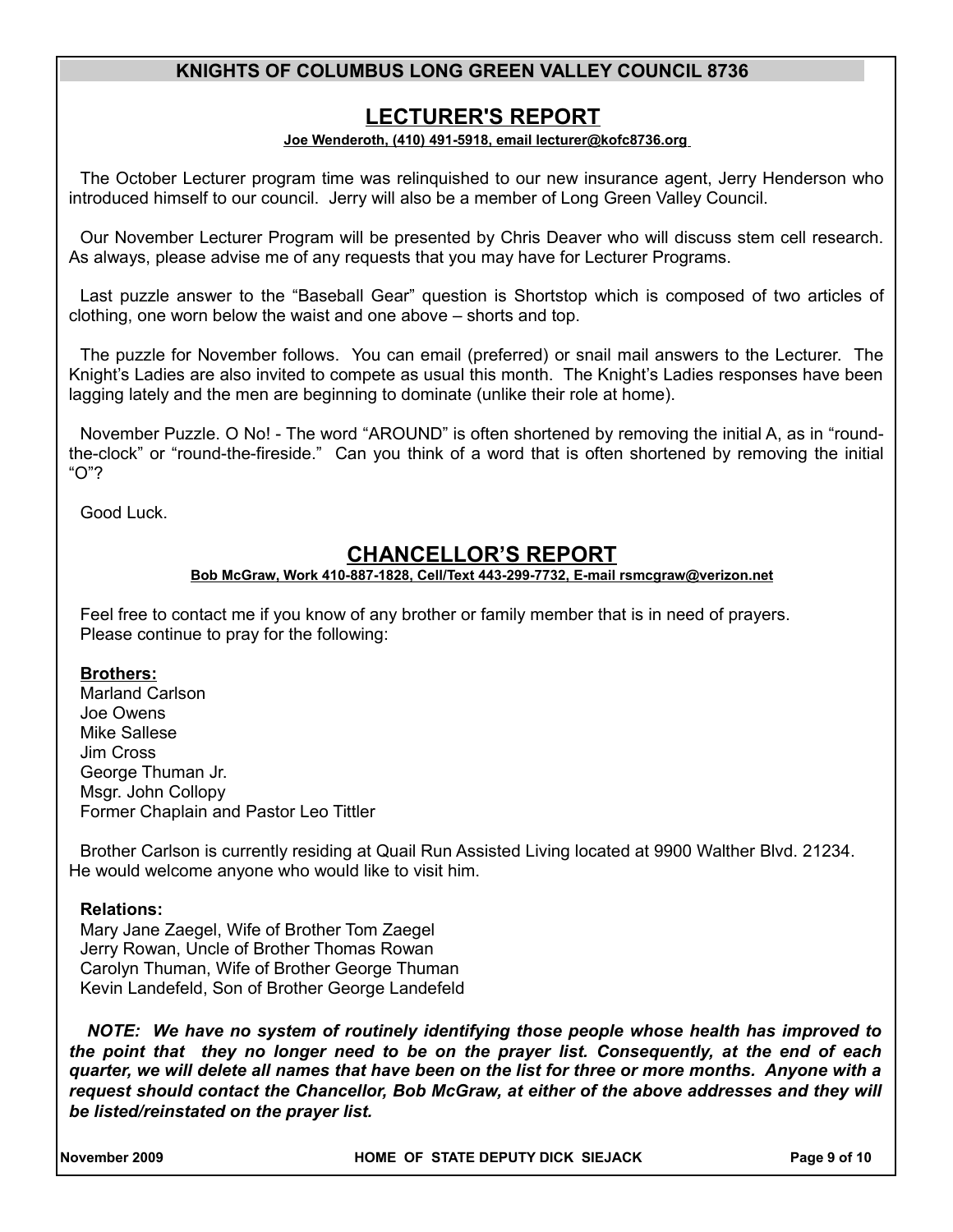### **NOVEMBER BIRTHDAYS**

| John Cain3            | 1              |
|-----------------------|----------------|
| Howard Kline          | 3              |
| Tim Whitehurst        | 3              |
| Paul Field            | 4              |
| Norman Ray            | 6              |
| Marty Salisbury       | 6              |
| Kevin Carr            | $\overline{7}$ |
| Paul Weber            | $\overline{7}$ |
| Joe Brown             | 9              |
| Scott Messenger       | 9              |
| Joe Crumbling         | 12             |
| <b>Paul Wimmer</b>    | 12             |
| Bill Bilo             | 15             |
| <b>Charles Imhoff</b> | 15             |
| Joe Kerins            | 15             |
| Tim Calvert           | 24             |
| Jim Courtney          | 24             |
| Neil Cariello         | 27             |
| Doug Phelps           | 27             |
|                       |                |

### **RAVENS GAMES**

The Council Officers approved a plan for us to work Ravens home games just like we do the Oriole games, except that we will only have a small beer stand selling Sam Adams beer. The stand is located on the Concourse level. We need about 5 people to work each game. We are doing this to make up for the lost revenue from the Oriole games.

For all the games that start at 1:00 pm we must be there by 10:00 am. Parking is free on the lot behind the old Montgomery Wards building. If you go down Washington Blvd. go past the railroad tracks and there is an enclosed lot for you to park. It's free; the shuttle will take you to the stadium; and after the game, it will take you back.

Please phone or email me if you can help. Thank you. Jim Schmidt Sr. 410-592-8891; snstrngjim@msn.com

The schedule for the Ravens is:

11 /1 1:00 pm Broncos 11 /22 1:00 pm Colts 11 /29 8:30 Pm Steelers 12 /13 1:00 pm Lions 12 /20 1:00 pm Bears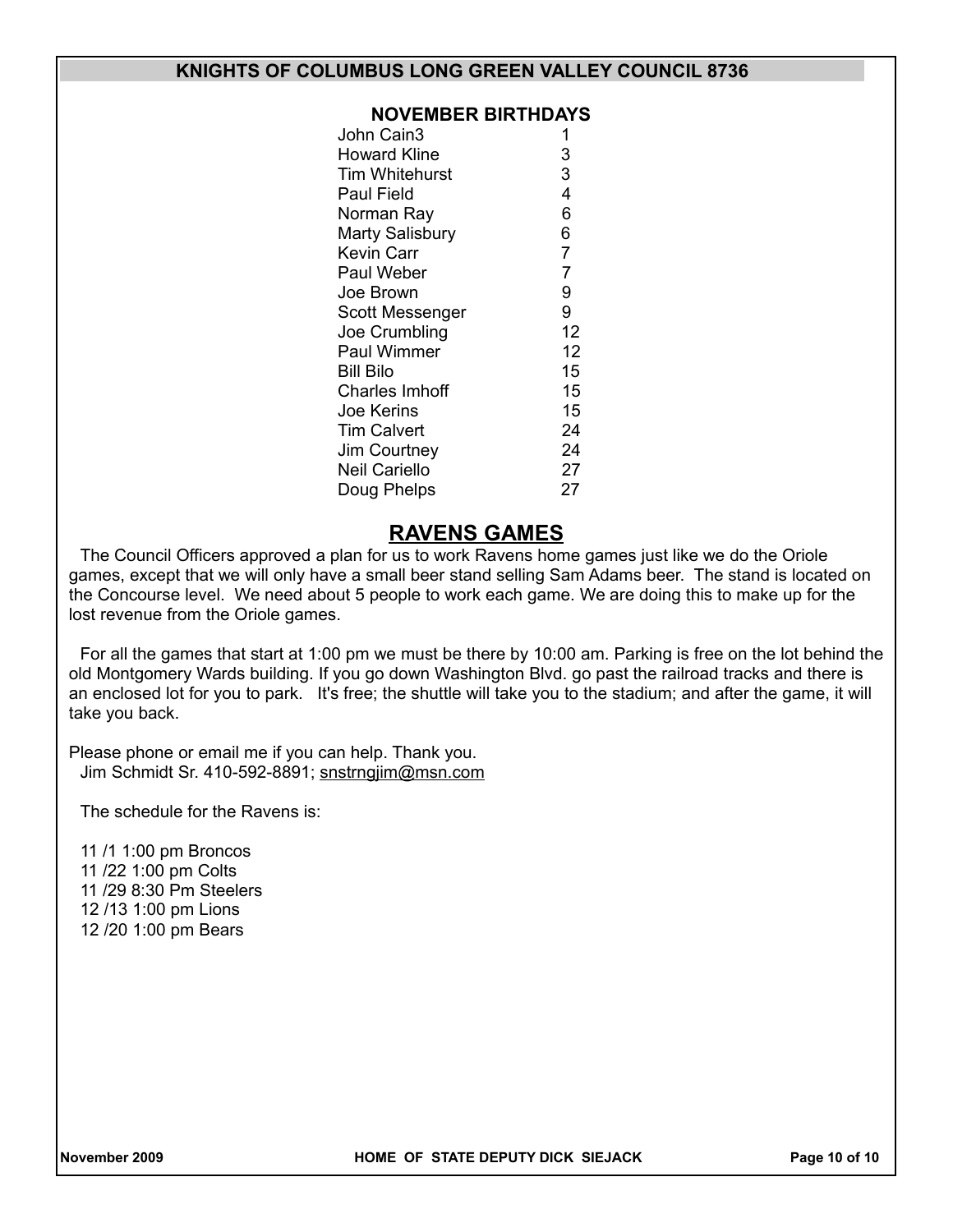## **BLOOD DRIVE**

SATURDAY NOVEMBER 21<sup>st</sup> 2009 7AM to 1PM. Our goal is 100 donors. All members are urged to participate. If you are unable to personally give please make a commitment to be a promoter and get others to sign-up. My email is craytrek@comcast.net. My home phone is 410-592-5377. I would also appreciate volunteers to help make reminder calls.

Giving our blood is vital to our community's health and provides an even greater reward to the donor in knowing that you are directly helping to save someone's life. We can meet our 100 pint goal on November 21st, 2009.That goal means we will have to have about 125 donors lined up to cover those who are not accepted or do not show up. I am very grateful for your commitments.

Thank-you, Ray Dietz

## **MARYLAND STATE COUNCIL CHARITY FUND**

Brother Knights,

Recently, information was mailed out to our Council concerning the Maryland State Council Charity Fund. This is a critical charity which helps support Knights and their families in times of financial distress. Many families, including one in our own Council, have benefited from this program. Due to increased need over the past fiscal year, the Charity has distributed more than it has taken in. We are asking our members to help us make up this gap. As a Council, we are looking to receive 50 donations totaling \$1,500 or more to help this worthy cause.

Donations may also be made through United Way type campaigns that run from September through February. If you are donating this way please make sure to use the following codes.

(1)Combined Federal Campaign - 78166

- (2) United Way of Central MD or Private Sector Campaigns 4632
- (3) Maryland Charity Campaign 5834.

Even if a code is not listed be sure to include the Fund's name and address as shown below on your pledge card in the "Donor Option" section.

Maryland State Council Knights of Columbus Charity Fund, Inc. 10815 Stang Road Owings Mills, MD 21117

If using the donation envelope mailed to you, please return your tax deductible donation no later than October 15, 2009. More information can be found on the Maryland State Knights of Columbus website at **http://www.kofc-md.org/state/committees/charity\_fund.asp.** If you have any Council specific questions please contact Grand Knight Tom Zaegel at 410-557-4465 or by e-mail at [gk@kofc8736.org](mailto:gk@kofc8736.org).

 **We were given a status report on Oct. 26. Our council has had 33 contributors and donated over \$1,350 so far. This is terrific progress and we are on track to achieve our goal.**

Sincerely, Harry R. Pippin, Council Charity Program Chairman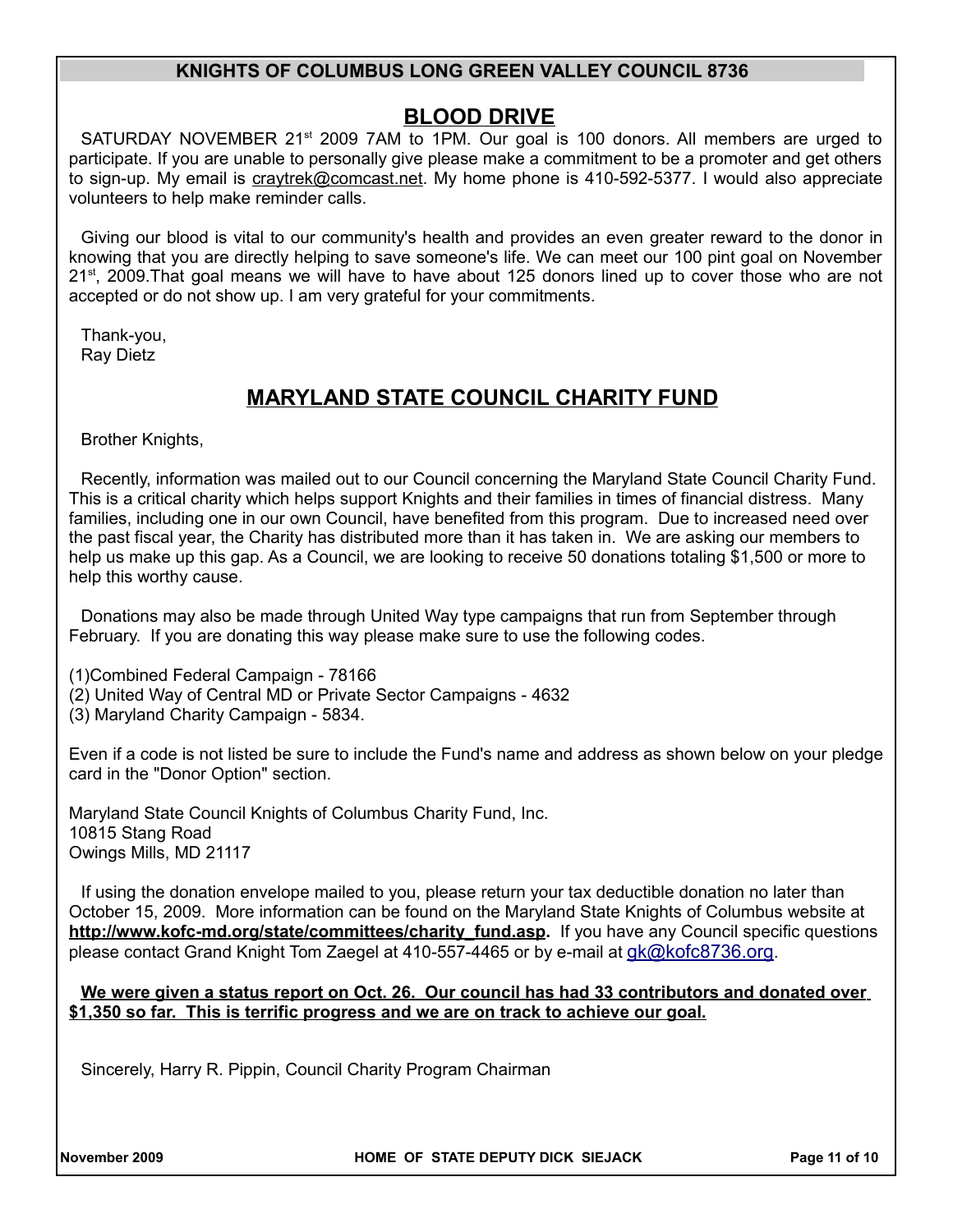# **DATES TO REMEMBER**

| <b>DATE</b>     | <b>DAY</b>   | <b>TIME</b> | <b>ACTIVITY</b>                                     | <b>LOCATION</b>         |  |  |  |
|-----------------|--------------|-------------|-----------------------------------------------------|-------------------------|--|--|--|
| <b>NOVEMBER</b> |              |             |                                                     |                         |  |  |  |
| 1               | Sun.         | 1:00 PM     | Ravens Game Beer Stand                              | Ravens Stadium          |  |  |  |
| 3               | Tues.        | 7:00 PM     | Knights' Ladies Meeting                             | <b>Council Home</b>     |  |  |  |
| 5               | <b>Thurs</b> | 7:00 PM     | <b>Officers Meeting</b>                             | <b>Council Home</b>     |  |  |  |
| 7/8             | Sat. Sun     |             | All Masses Tootsie Roll Collection St. Johns Church |                         |  |  |  |
| 9               | Tues.        | 7:30 PM     | First Degree Team Rehearsal                         | <b>Council Home</b>     |  |  |  |
| 10              | Tues.        | 8:00 PM     | <b>Business Meeting</b>                             | <b>Council Home</b>     |  |  |  |
| 12              | Thurs.       | 8:00 PM     | <b>BCGK Meeting</b>                                 | Our Lady Queen of Peace |  |  |  |
| 13              | Fri.         | 7:30 PM     | <b>Council Memorial Mass</b>                        | St. Johns Chapel        |  |  |  |
| 14              | Sat.         | 8 AM/12 PM  | Parish Cleanup                                      | St. Johns Church        |  |  |  |
| 17              | Tues.        | 7:30 PM     | <b>First Degree Team Certificationl</b>             | <b>Council Home</b>     |  |  |  |
| 19              | Thurs.       | 8:00 PM     | <b>ABJC Meeting</b>                                 | <b>LGVC Council</b>     |  |  |  |
| 20              | Fri.         |             | <b>Deliver Thanksgiving Dinners</b>                 |                         |  |  |  |
| 21              | Sat.         | 7 AM/1 PM   | <b>Blood Drive</b>                                  | St. Johns Church        |  |  |  |
| 22              | Sun.         | 10:00 AM    | Ravens Game Beer Stand                              | Ravens Stadium          |  |  |  |
| 23,24,25        | Mon-Wed.     |             | <b>Deliver Thanksgiving Dinners</b>                 |                         |  |  |  |
| 24              | Tues.        | 7:30 PM     | <b>First Degree Ceremony</b>                        | <b>Council Home</b>     |  |  |  |
| 24              | Tues.        | 8:00 PM     | <b>Council Social Meeting</b>                       | <b>Council Home</b>     |  |  |  |
| 29              | Sun.         | 10:00AM     | Ravens Game Beer Stand                              | Ravens Stadium          |  |  |  |
| 29              | Sun.         | 9:00 AM     | Fifth Sunday Mass/Breakfast                         | St. Johns/Council Home  |  |  |  |
| <b>DECEMBER</b> |              |             |                                                     |                         |  |  |  |
| 01              | Tues.        | 7:00 PM     | Knights Ladies                                      | <b>Council Home</b>     |  |  |  |
| 03              | <b>Thurs</b> | 7:00 PM     | <b>Officers Meeting</b>                             | <b>Council Home</b>     |  |  |  |
| 05              | Sat.         | 8:00 AM     | <b>Breakfast With Santa</b>                         | <b>Church Hall</b>      |  |  |  |
| 07              | Mon.         | 9:00 AM     | <b>State Day of Recollection</b>                    | Loyola Retreat House    |  |  |  |
| 08              | Tues.        | 8:00 PM     | <b>Business Meeting</b>                             | <b>Council Home</b>     |  |  |  |
| 10              | Thurs.       | 8:00 PM     | <b>BCGK Meeting</b>                                 |                         |  |  |  |
| 13              | Sun.         | 10:00 AM    | Ravens Game Beer Stand                              | Ravens Stadium          |  |  |  |
| 17              | Thurs.       | 8:00 PM     | <b>ABJC Meeting</b>                                 | <b>LGV Council</b>      |  |  |  |
| 20              | Sun.         | 10:00 AM    | Ravens Game Beer Stand                              | Ravens Stadium          |  |  |  |
| 20              | Sun.         | 5:30 PM     | Light Up for Christ                                 | Creche/Church Hall      |  |  |  |
| 22              | Tues.        | 8:00PM      | Social Meeting                                      | <b>Council Home</b>     |  |  |  |
| 24              | Thurs.       | 2:00 PM     | Parking for 4:00PM Mass                             | St. Johns Church        |  |  |  |
| 25              | Fri.         |             | <b>CHRISTMAS DAY</b>                                |                         |  |  |  |